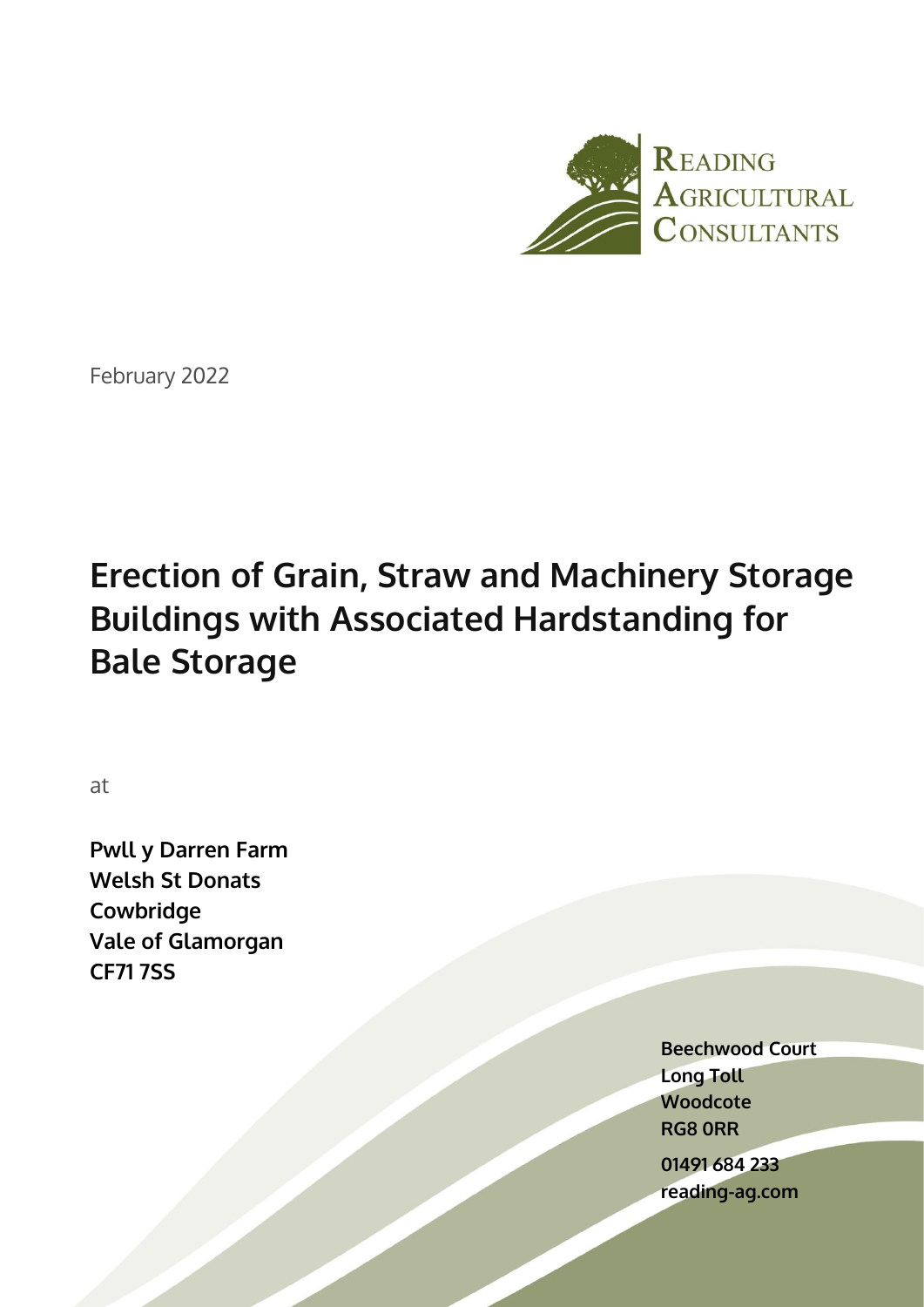| $\mathbf 1$             |  |
|-------------------------|--|
| $\mathbf{2}$            |  |
|                         |  |
| $\overline{\mathbf{3}}$ |  |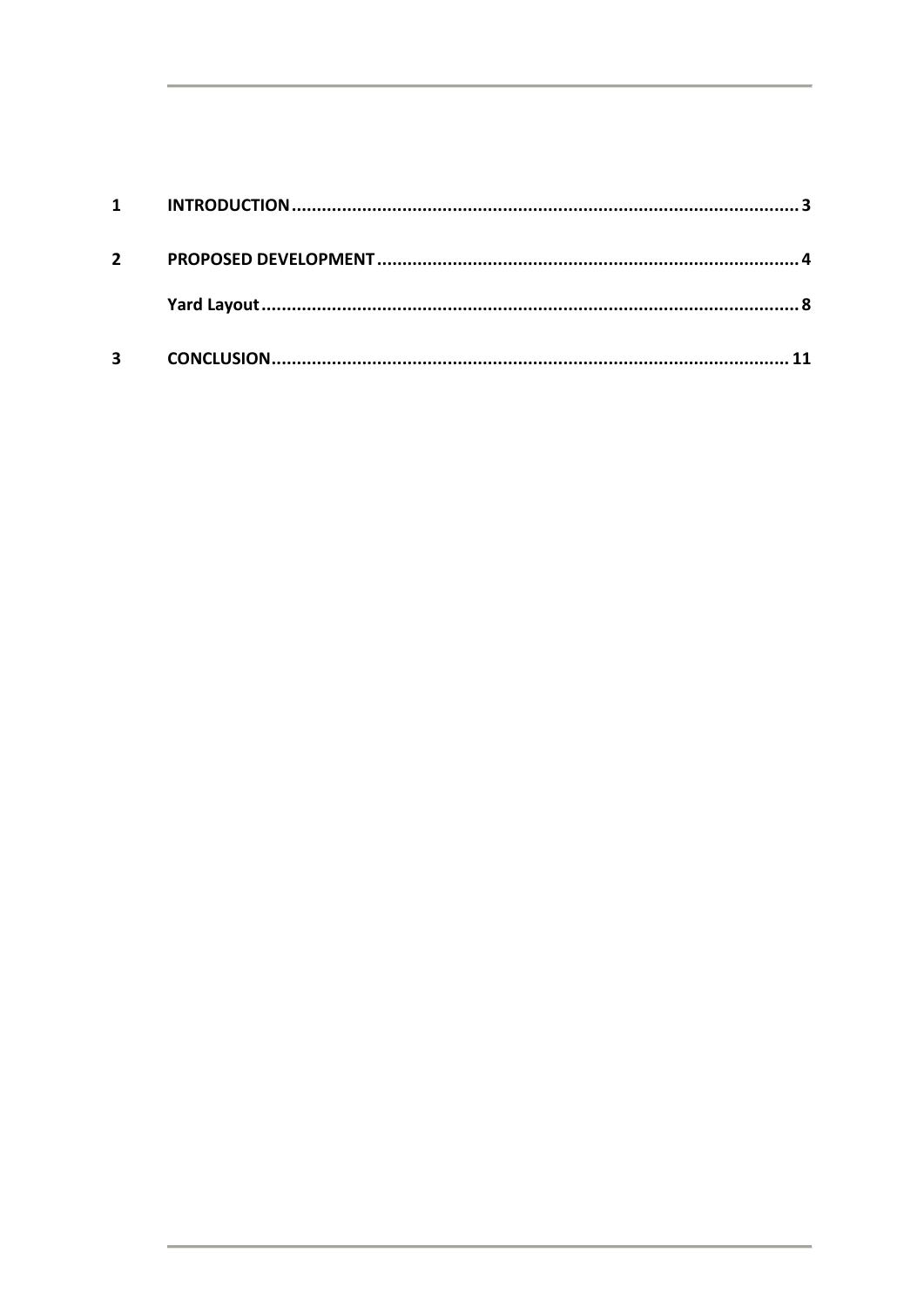# <span id="page-2-0"></span>**1 Introduction**

- 1.1 Reading Agricultural Consultants (RAC) is instructed by Mr Nigel England, of R & A England to provide an agricultural justification statement for a planning application for the erection of grain, straw and machinery storage buildings and an associated hardstanding for bale storage at Pwlly-Darren Farm, Welsh St. Donats, Cowbridge, CF71 7SS, known as 'Site 1.'
- 1.2 This statement sets out an assessment of need for the proposed buildings and hardstanding yard. The buildings are important in terms of the ongoing commercial development and viability of the cereal enterprise on the farm as well as meeting important storage standards to enable marketability of the cereals.

## **2 Background**

- 2.1 Pwll-y-Darren Farm is the agricultural base for R & A England farming operations which extend to 123.3 hectares (305 acres) of land, mostly located at the Pwll y Darren site. However, unusually for a farm of this size there are no associated farm buildings of any appreciable size, including no grain or straw storage facilities. Machinery is currently stored in industrial buildings owned by the applicant at Llandow, some 7 miles distant.
- 2.2 The other buildings referred to above are approximately 1 km north of the application site. known as 'Site 6'. These buildings measure 22.9m x 13.7m (314 $m<sup>2</sup>$ ) and are diminutive compared to the size of buildings required to meet the farm's needs.
- 2.3 The absence of grain and straw storage means that the applicant is a 'price taker' in that he has to sell the produce at harvest, rather than being able to sell it at a time later in the year when prices are higher and at a time to suit him. As a consequence, the absence of storage is limiting the farm's profitability.
- 2.4 As part of the proposal outlined in the Geraint John Planning (GJP) 'Planning Statement', the applicant proposes to return the unauthorised yard area associated with the building at Site 6 to the original limits of the permitted site area. The details are provided in the afore-mentioned Planning Statement and depicted in Fig.7 at the end of this Statement.
- 2.5 Planning permission was granted on the application site in July 2009 (Ref: 2007/01059) for two beef cattle buildings, a machinery store and a hay/straw storage building, but this permission has since lapsed.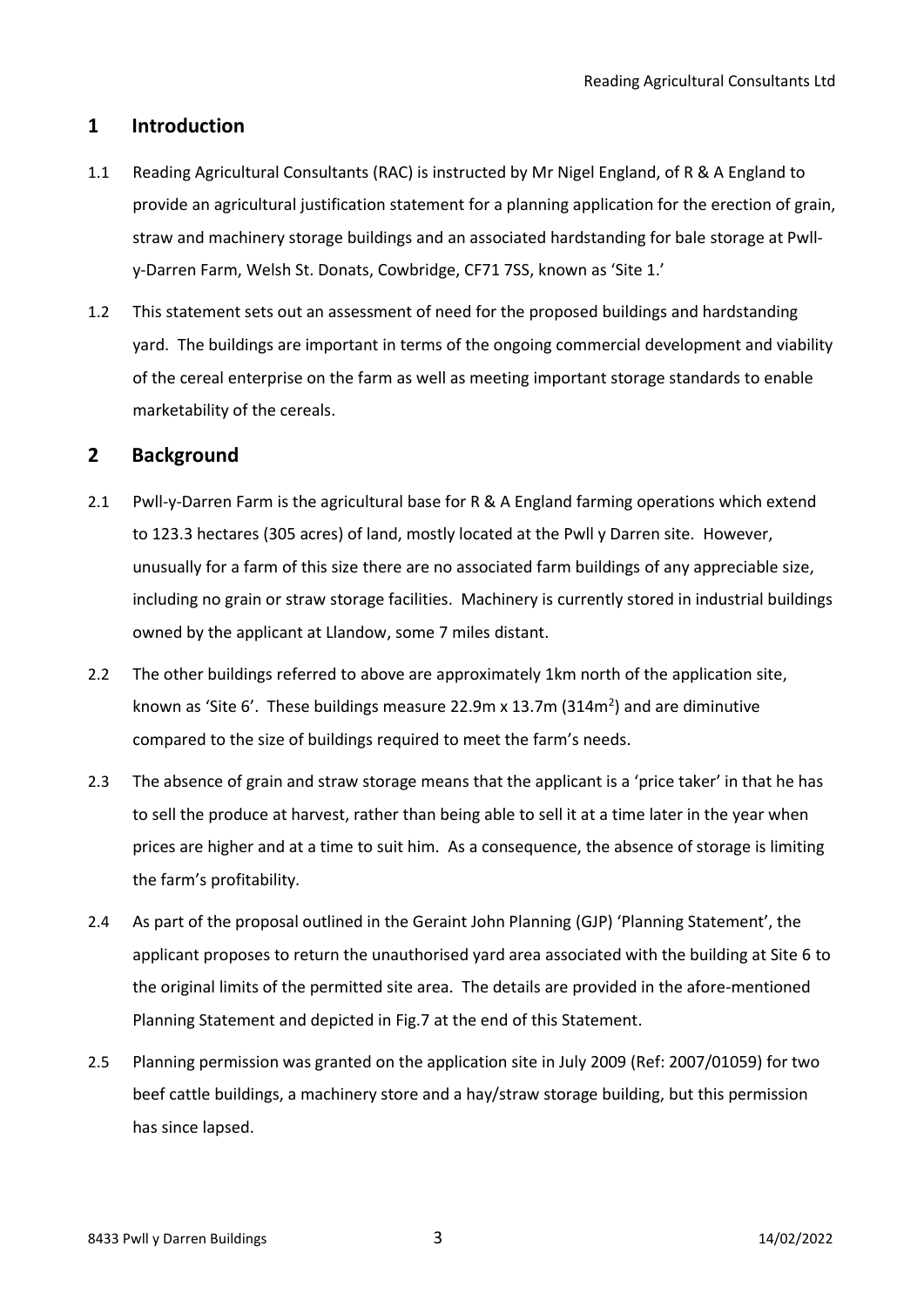- 2.6 All of the land is capable of growing high yields of cereal crops apart from 14ha of grassland cropped for three cuts per annum of silage which is wrapped and sold through the winter. The mainstay of the cropping is a rotation of winter wheat and winter barley with high yielding grass leys used as a break crop.
- 2.7 Approximately 500 tonnes of wheat and 400 tonnes of barley are harvested each year, with the straw baled into round bales and sold off the field. Since there are no storage and drying facilities on the farm, grains are difficult to dry and therefore the harvesting window is much narrower. Grain is far less saleable if the moisture content is even slightly too high as the potential for mould increases.
- 2.8 The farm machinery is stored remote from the site and so has to be ferried back and forth from the Llandow site. Given the size of the machinery, it would be much more efficient to store it at the site of use. The buildings at Site 6 are too small to accommodate all the machinery which needs undercover or secure storage.

## <span id="page-3-0"></span>**3 Proposed Development**

- 3.1 The applicant proposes to construct two steel portal framed buildings at Site 1 one would be dedicated to grain storage and the other would be used for straw storage in a Dutch barn structure. This would include a fully enclosed extension which would be used to store farm machinery requiring secure or undercover storage. Such machines would include
	- combine harvester and header;
	- two tractors;
	- loading shovel;
	- grain drill and sprayer;
	- fertiliser spreader;
	- mobile grain drier;
	- quad bike; and
	- quad bike attachments.

#### **Grain Store**

3.2 The grain store would be 30.5m x 18.3m (558m<sup>2</sup>) and would be 7.3m to the eaves. It would have concrete panels to 4m in height with a central divider to ensure there is no mixture of grains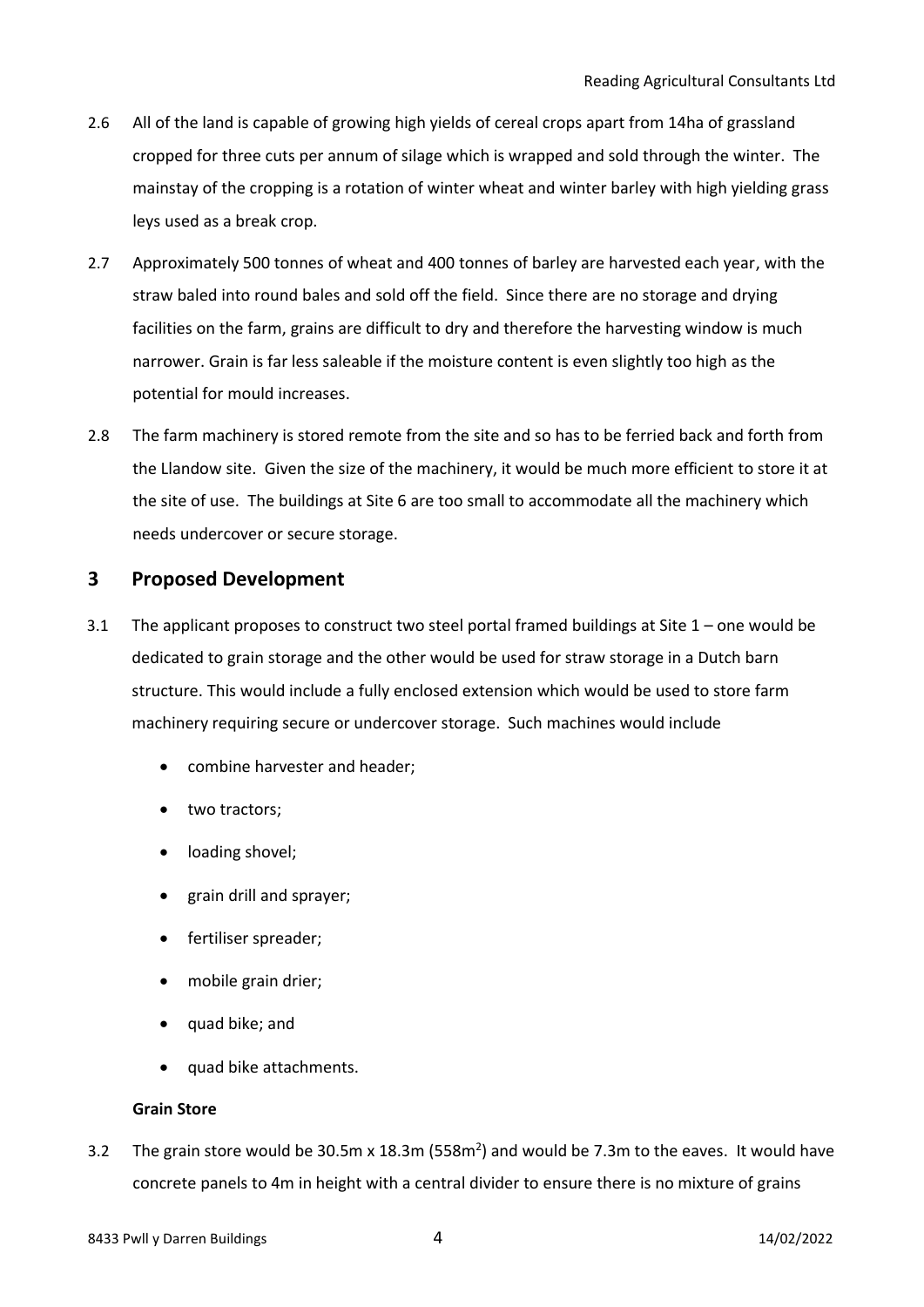which would contaminate loads and so reduce payments. The building would be accessed by two roller shutter doors (Fig.1) and there would be a 12.2m roof extension to the front elevation. This extension would have no walls on three sides and will provide temporary storage for freshly harvested grain waiting to be dried within the main building, but prevents rainstorms wetting the fresh grain any further.



**Figure 1. Grain store similar to that proposed**

- 3.3 The open sided extension will also hold the mobile grain drier the open sides will allow a breeze to pass through as the grain is being cleaned and dried in the machine. The breeze will not only assist in drying but will also blow away the chaff and dust as the grain passes through the drier.
- 3.4 Prior to the grain being stored and sold it must be dried. If the moisture content of the grain is too high (>15%), the quality will be adversely affected with an increased risk of mould and mycotoxin growth and insect/pest infestations, with the resulting rejection by the grain merchants.
- 3.5 Grain harvesting is a weather-reliant operation, which can be particularly fraught in the Welsh climate, so every opportunity needs to be taken to harvest the grain.
- 3.6 There is a total of 900 tonnes of grain requiring storage. This equates to 650 $m<sup>3</sup>$  of wheat at 1.3m<sup>3</sup>/t and 560m<sup>3</sup> of barley at 1.4m<sup>3</sup>/t – a total volume requirement of 1,210m<sup>3</sup>
- 3.7 If loaded to 3m high there is a theoretical floor space requirement for grain storage of 400 $m^2$ . An allowance of 10% should be made for slumping of the grain at an angle of 45<sup>0</sup>, resulting in a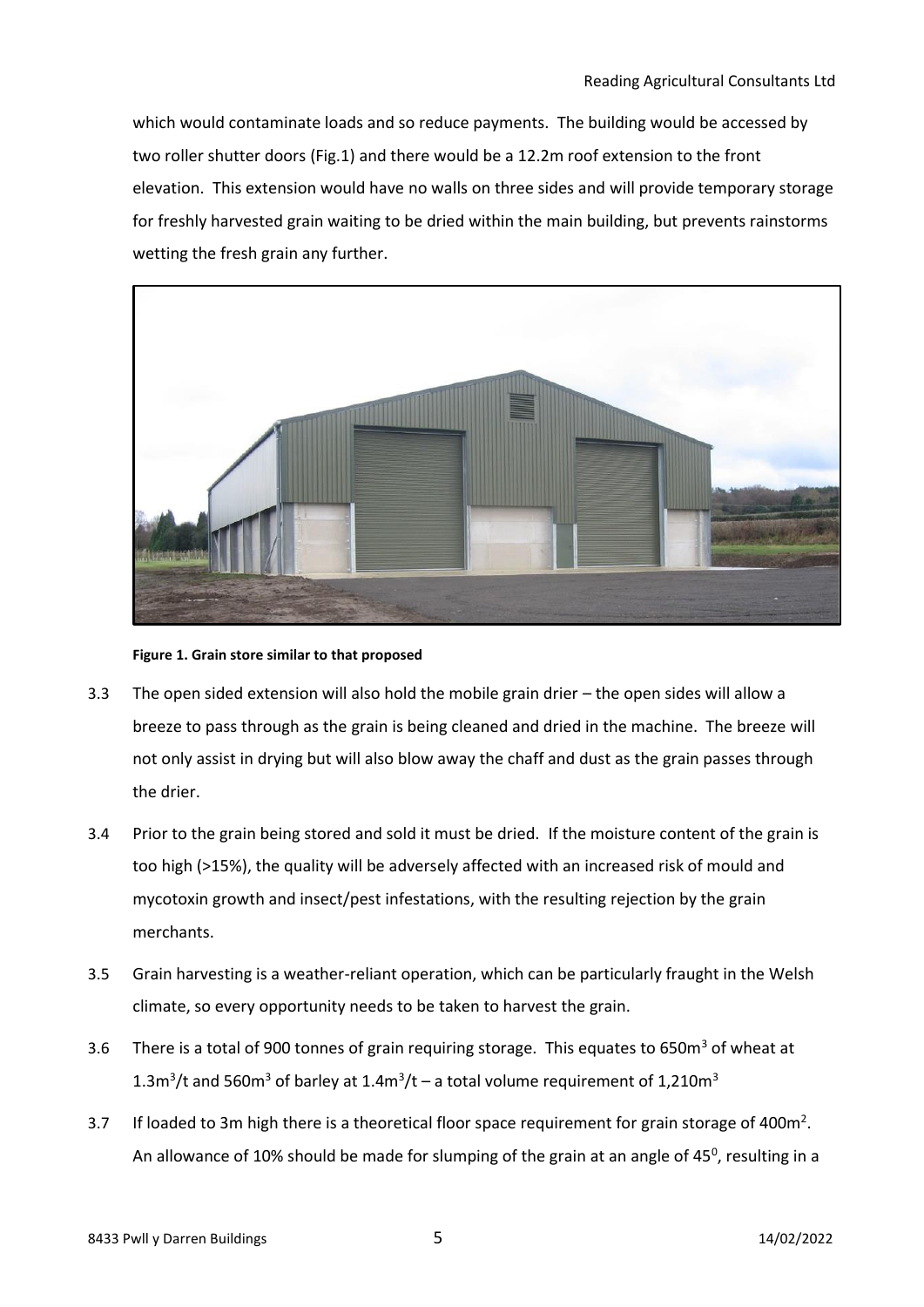theoretical floor area of 440m<sup>2</sup>. However, the need to segregate the grains increases the space requirement.

- 3.8 The remaining 120m<sup>2</sup> of floor area would be required for manoeuvring tractors and grain trailers while tipping at harvest, manoeuvring the loading shovel for loading the grain lorry and space for the grain segregation.
- 3.9 Adequate height is required to tip a grain trailer at harvest within the building with adequate door height to prevent a lowering trailer colliding with the building (Fig. 2).



**Figure 2. Grain trailers require considerable roof space for tipping.**

- 3.10 The roller-shutter doors will be 8m in height and 6.1m wide and can be locked to prevent unauthorised access and would be compliant with Assured Combinable Crops Scheme (ACCS) standards, in the absence of which it is difficult to achieve good prices.
- 3.11 The proposed building would be similar in appearance other farm buildings throughout the area. It would be a steel portal-framed structure with slate blue plastisol-coated metal profile side sheets and a natural grey fibre cement roof with two translucent sheets per bay. The rollershutter doors would be in the eastern elevation.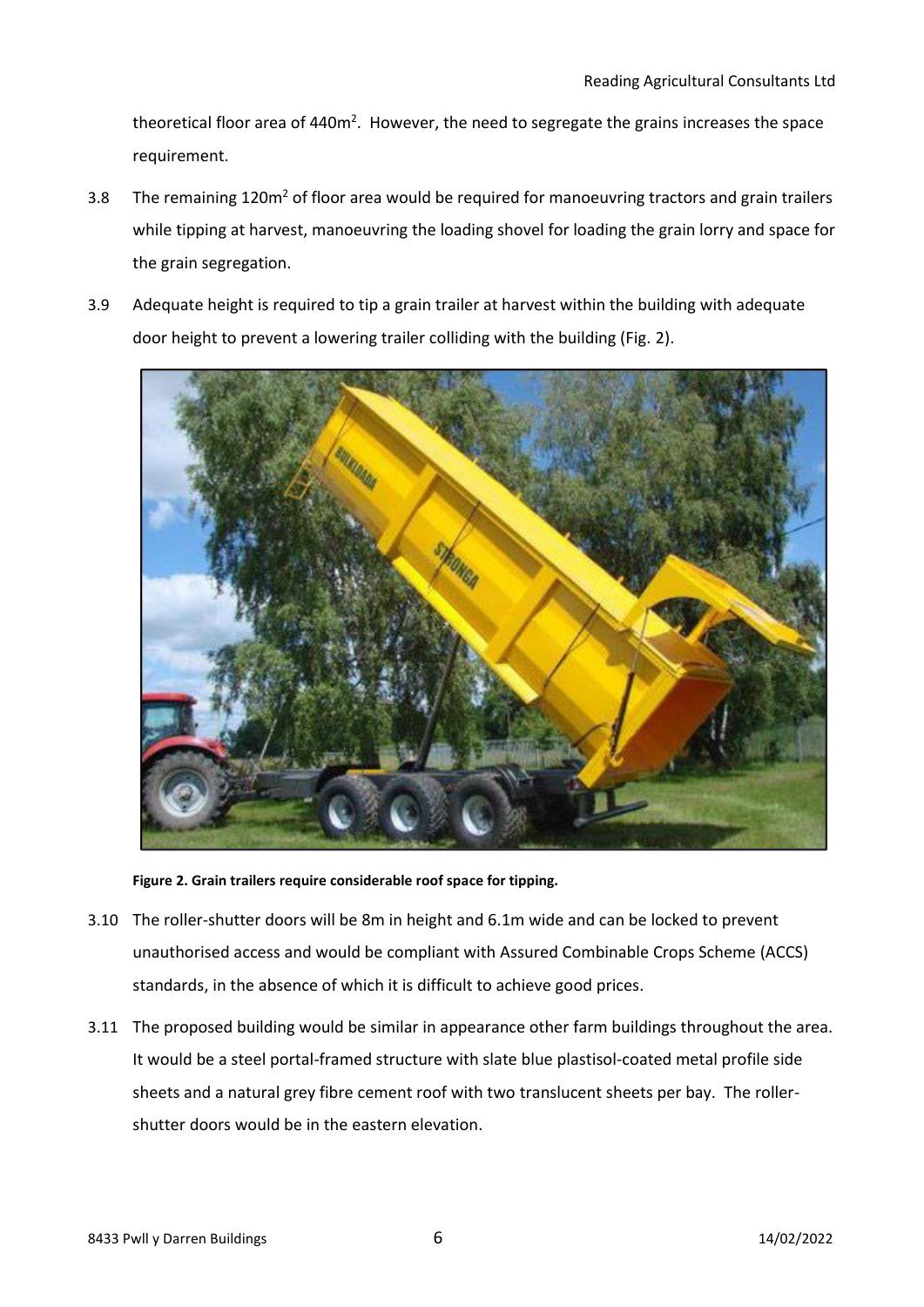#### **Straw and Machinery Store**

3.12 The straw storage building would be a modern version of the traditional curved roof Dutch barns – essentially a roof supported by a series of metal stanchions (Fig.3). It would be 97.5m x 18.3m  $(1,784m<sup>2</sup>)$  and 5.0m to the eaves. The building would be easily accessible and used to store round bales of straw harvested from the arable land. This would enable the straw to be sold during the winter and spring period when prices can be double those achieved at harvest.



**Figure 3. A straw storage building similar to the proposed**

- 3.13 The 100ha of cereals would produce approximately 400 tonnes of straw, which would equate to 2,250-2,500 round bales of straw, requiring a storage area of some 7,500m<sup>3</sup>. If stacked up to 4m in height in the building this would require a floor area of  $1,875$ m<sup>2</sup>.
- 3.14 The machinery storage area would be an enclosed extension to the straw storage building and would measure 24.4m x 18.3m (446.5m<sup>2</sup>). This would provide secure and weatherproof storage for the machinery identified at paragraph 2.1. This machinery would cover a floor area of some 200m<sup>2</sup> if tightly parked together, but clearly there would be accessibility and manoeuvrability issues, particularly for the larger machines. Therefore, an allowance of 100% would be required on top of the tightly packed storage area, which would equate to 400m<sup>2</sup> in total.
- 3.15 Whilst some machinery can be stored outdoors, some machinery is vulnerable to damage by the attrition of wind and rain which will impair its long-term performance. Some of the larger combine harvesters are over £350,000, so such deterioration can have significant financial impacts.
- 3.16 Quad bikes are readily stolen and so secure storage is important as well as being stored out of sight.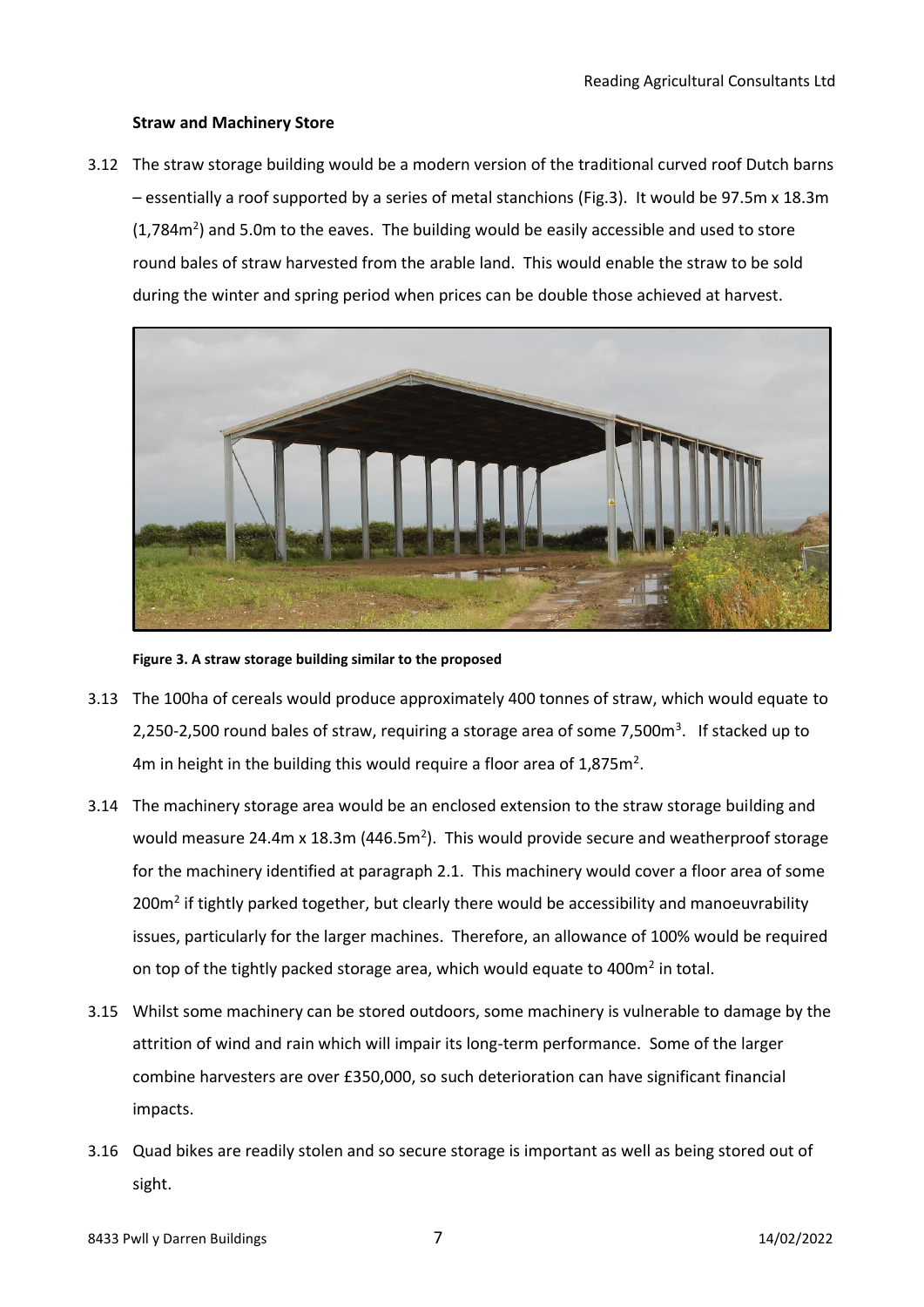- 3.17 The machinery needs to be repaired and serviced throughout the year to ensure it is ready for work in a timely manner and operating to full efficiency. This would be undertaken within the machinery storage area and so space will be required to enable items such as combine headers to be moved around whilst changing blades. This would equate to the remaining  $50m^2$  of space within the machinery building.
- 3.18 Accessibility to the various parts of the machinery store is essential otherwise many items of machinery would need to be removed in order to access just one item. Therefore, each bay would have a roller shutter door, with a wide roller shutter door (10m) at the end elevation to allow the combine to drive into the building without removing the header (Fig.4).



**Figure 4. Modern farm machinery such as combines are large and expensive**

### <span id="page-7-0"></span>**Yard Layout**

- 3.19 Site 1, the application site, comprises an excavated area of land with a hardstanding base. The area provides ample turning area and storage space for silage bales which do not require undercover storage. The site currently comprises various stockpiles of stone and surplus material from the excavation of the site.
- 3.20 Under the proposal the site will be reprofiled to provide an even and uniform hardstanding surface which is ideal for the storage of silage bales as there will be no soil contamination when ferrying bales during wet weather.
- 3.21 The remainder of the site will be restored to agricultural use. This is shown in Fig.6.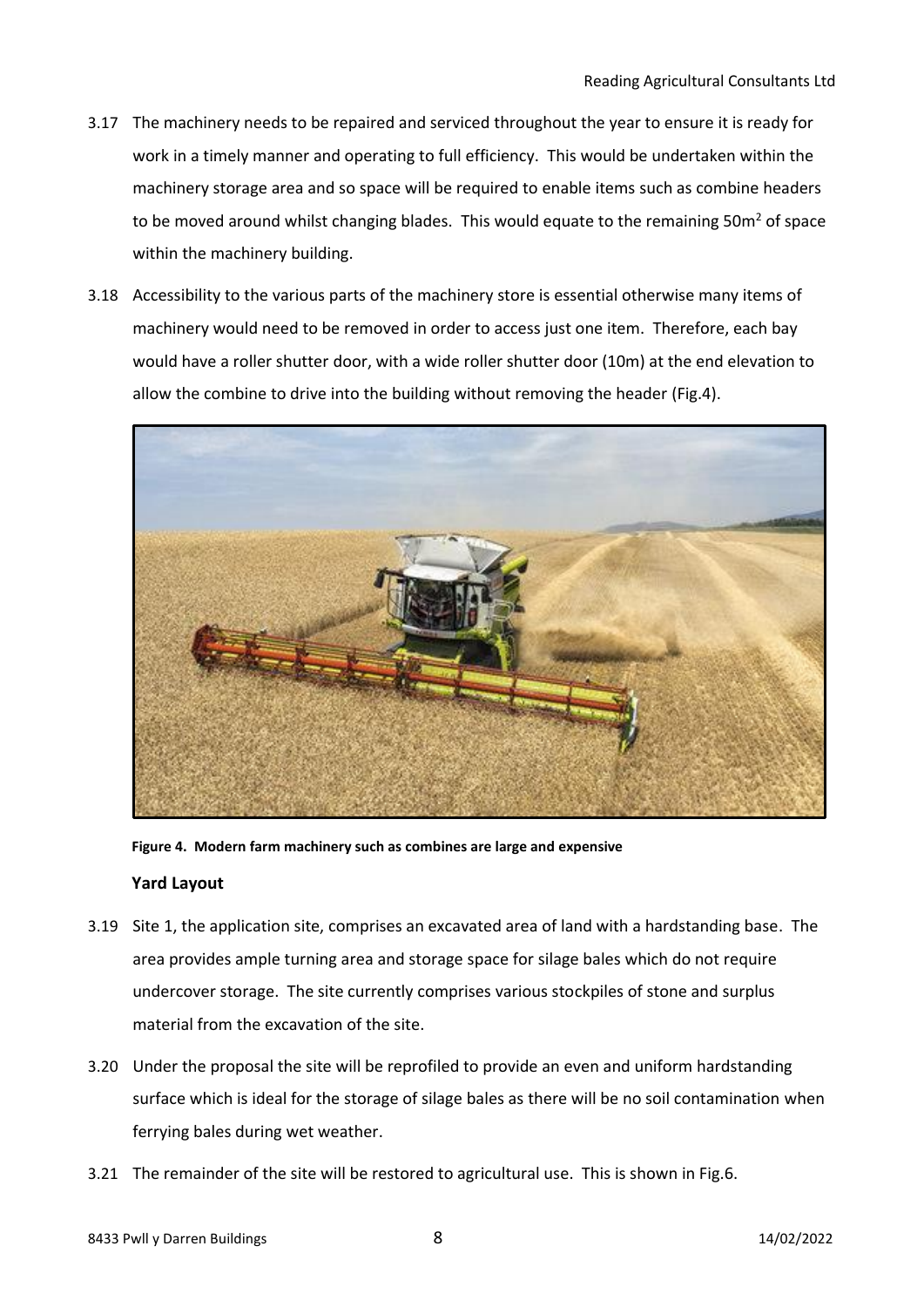#### Silage Bales

- 3.22 Each year there will be approximately 30ha of grass, either as part of the arable rotation or land in grass which is unsuitable for arable production. This grass will be cut and baled for haylage or silage three times a year. These bales will be sold either to the equestrian market or to other farmers who may be short of fodder for their livestock.
- 3.23 These fields will produce some 1,800 wrapped bales per annum which will be stacked on the yard area (Fig.5).



#### **Figure 5. Wrapped bales need a firm clean surface for storage**

3.24 The stacking density will vary according to the moisture content of the bales – under ideal conditions when the grass can be harvested under dry conditions, the bales can be stacked three high, which would require a storage area of  $1,800$ m<sup>2</sup>.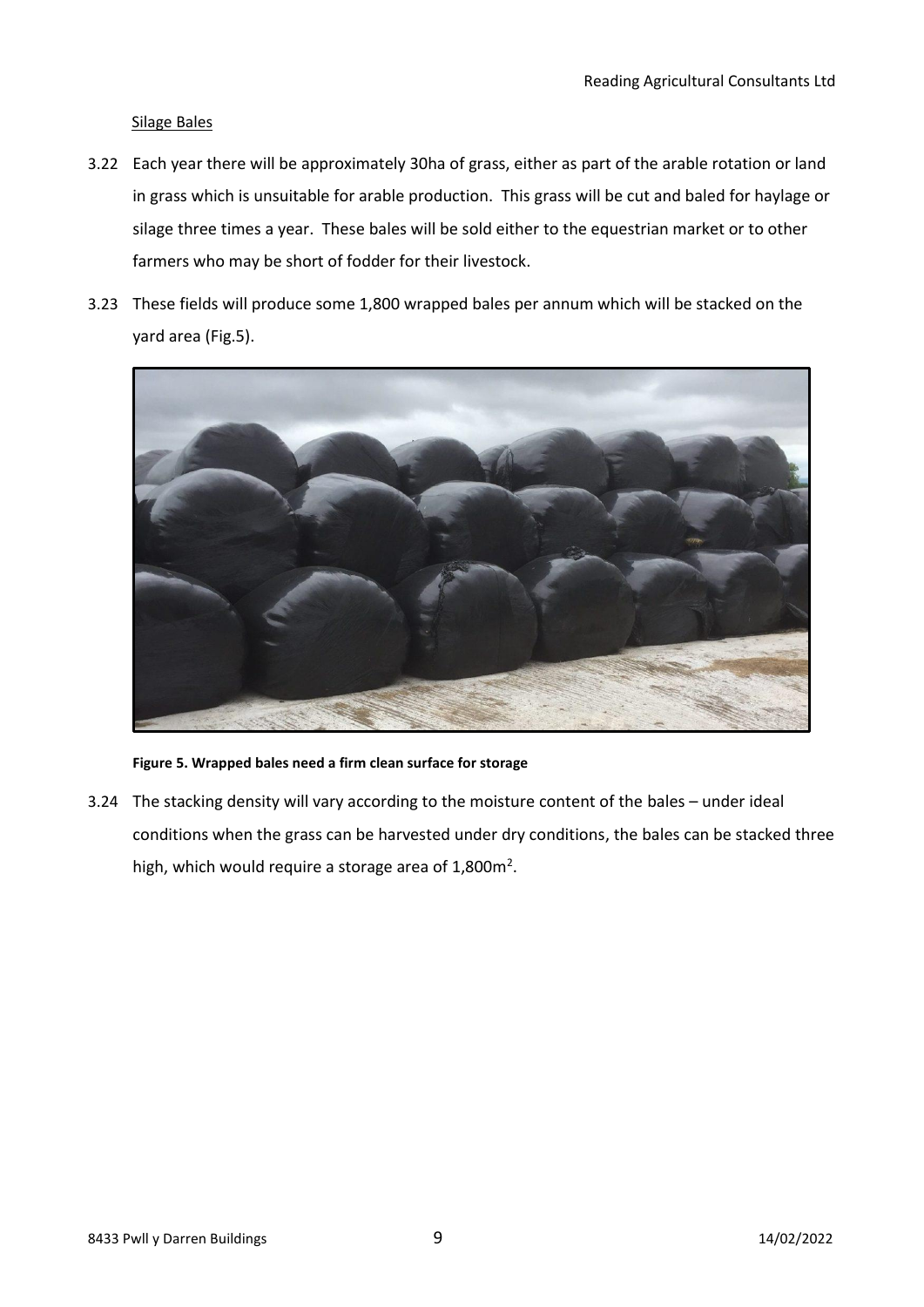

**Figure 6. Storage of the various items on the application site – Site 1**



**Figure 7. The shaded area at Site 6 will be restored to agriculture**